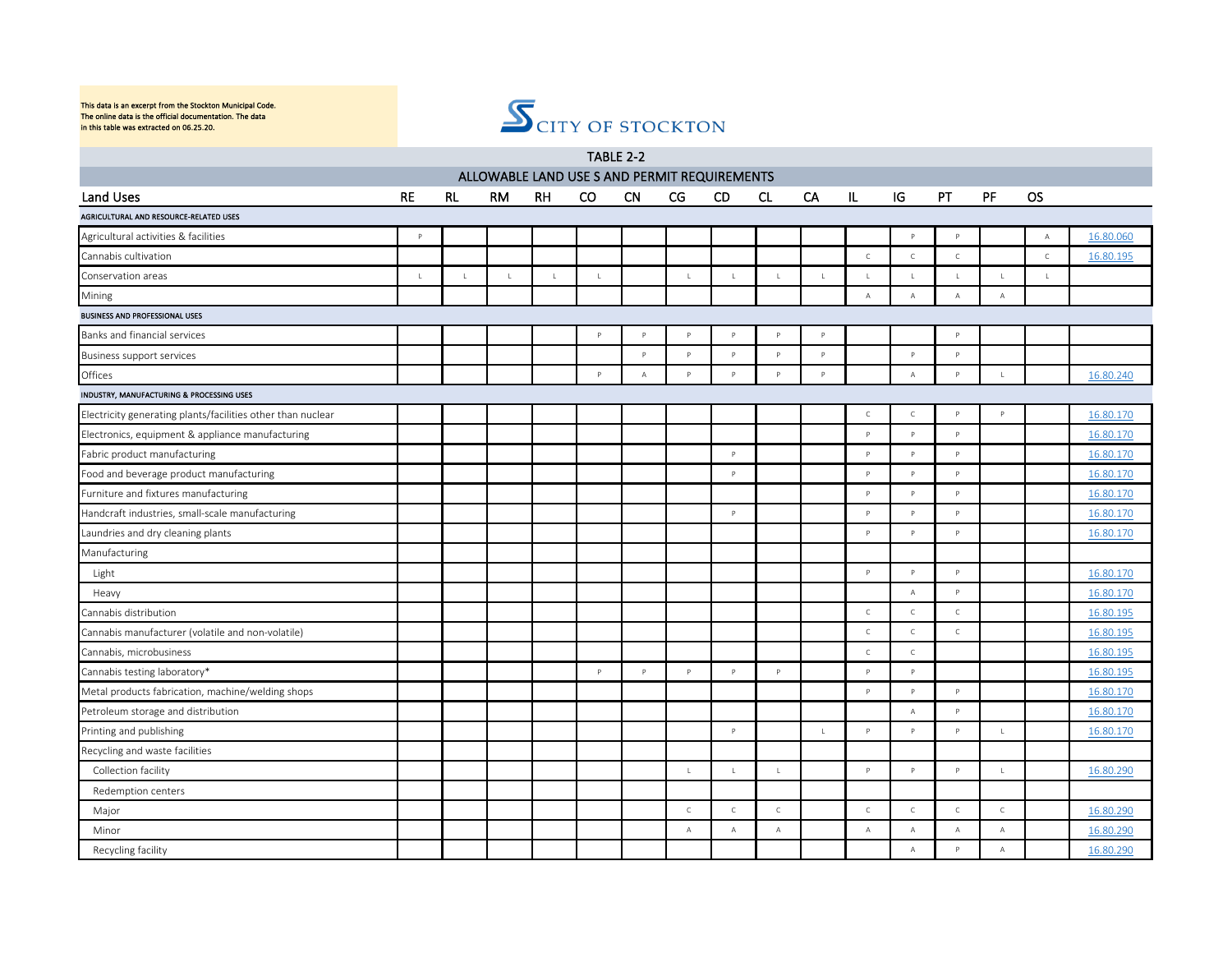

|                                                  |              |                |              |              | TABLE 2-2      |                |                |                                              |                |                |                |              |              |              |                |                 |
|--------------------------------------------------|--------------|----------------|--------------|--------------|----------------|----------------|----------------|----------------------------------------------|----------------|----------------|----------------|--------------|--------------|--------------|----------------|-----------------|
|                                                  |              |                |              |              |                |                |                | ALLOWABLE LAND USE S AND PERMIT REQUIREMENTS |                |                |                |              |              |              |                |                 |
| <b>Land Uses</b>                                 | <b>RE</b>    | RL             | <b>RM</b>    | RH           | CO.            | <b>CN</b>      | CG             | <b>CD</b>                                    | CL.            | CA             | IL             | IG           | PT           | PF           | <b>OS</b>      |                 |
| Scrap and dismantling yards                      |              |                |              |              |                |                |                |                                              |                |                |                | $\mathbb A$  | $\mathsf{P}$ |              |                | 16.80.170       |
| Transfer stations                                |              |                |              |              |                |                |                |                                              |                |                |                | $\mathsf{C}$ | $\mathsf{P}$ | А            |                | 16.80.290       |
| Research & development (R&D)                     |              |                |              |              |                |                |                | $\overline{A}$                               |                | $\mathsf{L}$   | P.             | $\mathsf{P}$ | $\mathsf{P}$ | $\mathsf{L}$ |                | 16.80.170       |
| Storage yards                                    |              |                |              |              |                |                |                |                                              |                |                | $\mathsf{P}$   | $\mathsf{P}$ | $\mathsf{P}$ | $\mathsf{L}$ |                | 16.80.170       |
| Warehouses                                       |              |                |              |              |                |                |                |                                              |                |                | P              | $\mathsf{P}$ | $\mathsf{P}$ |              |                | 16.80.170       |
| Wholesaling and distribution                     |              |                |              |              |                |                |                | P                                            |                |                | P              | $\mathsf{P}$ | $\mathsf{P}$ |              |                | 16.80.170       |
| RECREATION, EDUCATION, AND PUBLIC ASSEMBLY USES  |              |                |              |              |                |                |                |                                              |                |                |                |              |              |              |                |                 |
| Activity centers                                 | $\mathsf{A}$ | $\mathbb A$    | $\mathbb A$  | $\mathbb A$  | $\mathbb A$    | $\mathbb A$    | $\mathbb A$    | $\,$ A                                       | A              | $\mathbf{L}$   |                |              | $\mathbb A$  | $\perp$      | $\mathsf{C}$   |                 |
| Adult related establishments                     |              |                |              |              |                |                | $\mathsf{P}$   | $\overline{P}$                               | $\mathsf{P}$   |                |                |              |              |              |                | 16.80.030       |
| Auditoriums, meeting halls, and theaters         |              |                |              |              |                | $\mathsf{P}$   | p              | p                                            | P              | $\mathbf{L}$   |                |              |              | $\mathsf L$  |                | 16.24.080(B)(2) |
|                                                  |              |                |              |              |                |                |                |                                              |                |                |                |              |              |              |                | 16.24.090(B)    |
|                                                  |              |                |              |              |                |                |                |                                              |                |                |                |              |              |              |                | 16.24.110(D)    |
|                                                  |              |                |              |              |                |                |                |                                              |                |                |                |              |              |              |                | 16.24.180(D)    |
| Bridge clubs and nongambling board games         |              |                |              |              | $\mathsf{P}$   | $\mathsf{P}$   | $\mathsf{P}$   | $\mathsf{P}$                                 | P              | $\mathsf{L}$   |                |              |              |              |                |                 |
| Card rooms                                       |              |                |              |              |                |                | $\mathsf{C}$   | $\mathbb{C}$                                 | $\mathsf{C}$   | $\mathbf{L}$   |                |              |              |              |                | 16.80.040       |
| Card rooms                                       |              |                |              |              |                |                |                | Additional Municipal Code for Card Rooms:    |                |                |                |              |              |              |                | 16.80.270       |
| Clubs, lodges, and private meeting halls         |              |                |              |              | P              | $\mathsf{P}$   | p              | $\overline{D}$                               | D              | $\mathbf{I}$   | P              |              | $\mathsf{P}$ | $\mathbb A$  |                |                 |
| Commercial amusement facilities                  |              |                |              |              |                | $\overline{A}$ | $\mathbb A$    | $\overline{A}$                               | $\overline{A}$ | $\overline{A}$ | $\mathbb A$    |              |              |              |                |                 |
| <b>Educational facilities</b>                    |              |                |              |              |                |                |                |                                              |                |                |                |              |              |              |                |                 |
| Academic schools-Private                         | А            | $\mathbb A$    | $\mathbb A$  | $\mathsf A$  | $\overline{A}$ |                | $\mathsf{A}$   | $\mathbb A$                                  | $\mathsf{A}$   |                |                |              |              |              |                |                 |
| Academic schools-Public                          | $\mathsf{P}$ | P              | $\mathsf{P}$ | P            |                |                |                |                                              |                |                |                |              |              | P            |                |                 |
| Colleges and universities-Private                |              | $\mathsf C$    |              |              | $\mathsf{C}$   |                |                |                                              |                |                |                |              |              |              |                |                 |
| Equipment repair and maintenance training        |              |                |              |              |                |                | $\mathsf{P}$   | $\mathsf{P}$                                 |                | $\overline{A}$ | $\mathsf{P}$   |              |              | $\mathsf{L}$ |                |                 |
| Specialized education and training               |              |                |              |              | $\overline{A}$ | $\mathbb A$    | P              | $\mathsf{P}$                                 | P              | $\overline{A}$ | P              |              | $\mathsf{P}$ | $\mathsf{L}$ |                |                 |
| Vehicle repair and maintenance training          |              |                |              |              |                |                |                | $\overline{P}$                               |                | $\mathbb A$    | P              | $\mathsf{P}$ | $\mathsf{P}$ | $\mathsf L$  |                |                 |
| Truck and heavy equipment education and training |              |                |              |              |                |                |                |                                              |                |                | $\mathsf{P}$   | $\mathsf{P}$ | $\mathsf{P}$ | $\mathsf{L}$ |                |                 |
| Equestrian facilities                            | $\mathsf C$  |                |              |              |                |                |                |                                              |                |                | $\mathbb A$    | $\mathbb A$  |              | $\mathsf L$  | $\mathsf C$    |                 |
| Golf courses/country clubs                       | $\mathsf{C}$ | $\mathsf C$    | $\mathsf C$  | $\mathsf C$  | $\mathsf{C}$   |                | $\overline{A}$ | $\overline{A}$                               |                |                | $\overline{A}$ |              | P            | $\mathsf{L}$ | $\overline{A}$ |                 |
| Indoor recreation facilities                     |              |                |              |              |                |                | $\mathbb A$    | $\overline{A}$                               | $\overline{A}$ | $\overline{A}$ | $\mathbb A$    |              | P            | $\mathsf{L}$ |                |                 |
| Libraries and museums                            |              | $\mathsf{C}^-$ | $\mathsf{C}$ | $\mathsf{C}$ | $\mathsf{P}$   | $\mathsf{P}$   | $\mathsf{P}$   | P                                            | $\mathsf{P}$   | P              | $\mathsf{P}$   |              |              | $\mathsf L$  | $\mathbb A$    |                 |
| Live entertainment                               |              |                |              |              |                | $\mathsf{P}$   | $\mathsf{P}$   | $\mathsf{P}$                                 | $\mathsf{P}$   |                |                |              |              | $\mathsf{P}$ |                | 16.80.180       |
| Marinas                                          |              |                |              |              |                |                | $\mathsf{C}$   | $\mathsf{C}$                                 |                |                | $\mathsf{C}$   |              | $\mathbb{A}$ | $\mathsf{A}$ |                |                 |
| Outdoor assembly facilities                      |              |                |              |              |                |                | $\mathbb A$    | $\mathsf{A}$                                 | $\mathsf A$    |                |                |              |              | $\mathsf L$  |                |                 |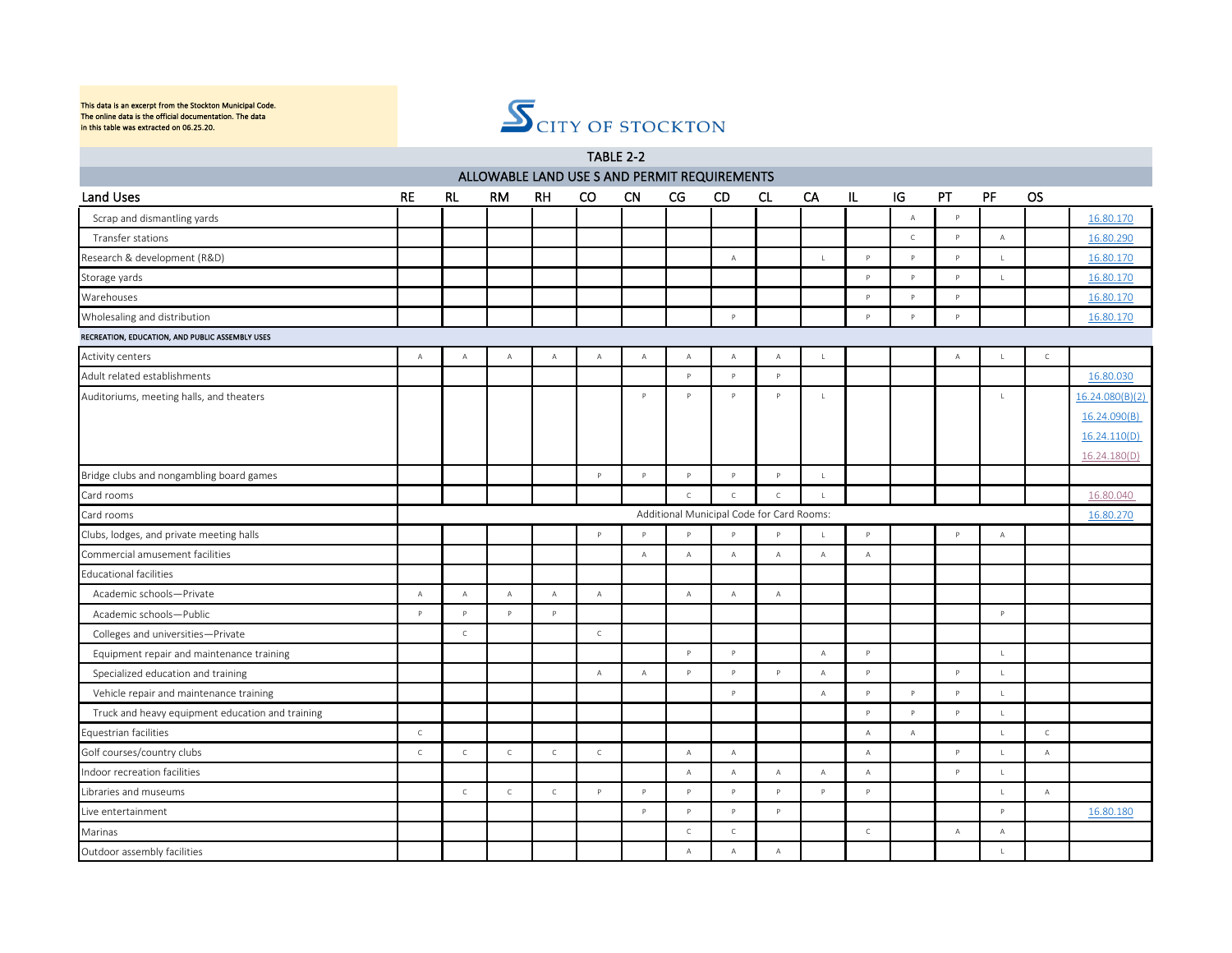

|                                           |                |                                                                          |                |                | TABLE 2-2                                    |              |              |                                                          |                |              |              |               |              |                |              |           |
|-------------------------------------------|----------------|--------------------------------------------------------------------------|----------------|----------------|----------------------------------------------|--------------|--------------|----------------------------------------------------------|----------------|--------------|--------------|---------------|--------------|----------------|--------------|-----------|
|                                           |                |                                                                          |                |                | ALLOWABLE LAND USE S AND PERMIT REQUIREMENTS |              |              |                                                          |                |              |              |               |              |                |              |           |
| Land Uses                                 | <b>RE</b>      | <b>RL</b>                                                                | <b>RM</b>      | <b>RH</b>      | <sub>co</sub>                                | <b>CN</b>    | CG           | <b>CD</b>                                                | <b>CL</b>      | CA           | IL           | $\mathsf{IG}$ | PT           | PF             | <b>OS</b>    |           |
| Outdoor commercial recreation facilities  |                |                                                                          |                |                |                                              |              | $\mathsf C$  | $\mathsf{C}$                                             | $\mathsf C$    | $\mathsf{C}$ | $\mathsf C$  |               |              | А              |              |           |
| Parks and playgrounds                     | P              | p                                                                        | P              | $\mathsf{P}$   | P                                            | P            | P            | P                                                        |                |              |              |               |              | P              | P            |           |
| Pool halls/billiard parlors               |                |                                                                          |                |                |                                              |              |              | $\mathsf{C}$                                             | $\mathsf{C}$   | $\mathsf{L}$ |              |               |              |                |              | 16.80.040 |
| Pool halls/billiard parlors               |                |                                                                          |                |                |                                              |              |              | Additional Municipal Code for Pool Halls/Billard Parlors |                |              |              |               |              |                |              | 16.80.270 |
| Private entertainment facilities          |                |                                                                          |                |                |                                              |              | $\mathsf{C}$ | $\mathsf{C}$                                             | $\mathsf{C}$   |              | $\mathsf{C}$ |               |              |                |              |           |
| Private residential recreation facilities | $\mathsf{A}$   | $\mathbb A$                                                              | $\mathbb A$    | $\mathsf{A}$   |                                              |              |              |                                                          |                |              |              |               |              |                |              | 16.80.030 |
| Private residential recreation facilities |                | Additional Municipal Code for Private Residential Recreation Facilities: |                |                |                                              |              |              |                                                          |                |              |              |               |              |                |              | 16.80.270 |
| Recreational vehicle parks                |                |                                                                          |                |                |                                              |              | $\mathbb A$  | $\mathbb A$                                              |                |              | $\Delta$     |               |              | $\mathbf{I}$   |              |           |
| Religious facilities                      | $\overline{A}$ | $\Delta$                                                                 | $\mathbb A$    | $\overline{A}$ | P                                            | Þ            | p            | $\mathsf{p}$                                             | $\mathsf{P}$   | Þ            | Þ            |               |              | $\mathbf{I}$   |              | 16.80.080 |
| Studios                                   |                |                                                                          |                |                | P                                            | Þ            | p            | $\mathsf{p}$                                             | $\mathsf{P}$   | $\mathsf L$  |              |               |              |                |              |           |
| <b>RESIDENTIAL USES</b>                   |                |                                                                          |                |                |                                              |              |              |                                                          |                |              |              |               |              |                |              |           |
| Caretaker and employee housing            |                |                                                                          |                |                | P                                            | P            | $\mathsf{P}$ | $\mathsf{P}$                                             | $\mathsf{P}$   | P.           | Þ            | $\mathbf{I}$  | $\mathbf{I}$ | $\overline{1}$ | $\mathbf{I}$ |           |
| Dwelling group                            |                |                                                                          | $\mathsf{P}$   | P.             |                                              | $\mathsf{P}$ |              | $\mathsf{P}$                                             |                |              |              |               |              | $\mathsf L$    |              |           |
| Duplexes                                  |                | $\mathsf{P}$                                                             | $\mathsf{P}$   | $\mathsf{P}$   |                                              |              |              | $\mathsf{P}$                                             |                |              |              |               |              | $\mathsf L$    |              | 16.24.040 |
| Mobile home parks                         |                | $\mathbb A$                                                              | $\mathbb A$    | $\overline{A}$ |                                              |              | $\Delta$     | $\mathbb A$                                              |                |              |              |               |              |                |              | 16.80.210 |
| Multifamily dwellings                     |                |                                                                          | P              | $\mathsf{P}$   | P                                            | Þ            | p            | P                                                        |                |              |              |               |              | $\mathsf{L}$   |              | 16.80.220 |
| Organizational houses                     |                |                                                                          |                | $\overline{A}$ |                                              |              |              | $\mathbb A$                                              |                |              |              |               |              |                |              |           |
| Residential care facilities               |                |                                                                          |                |                |                                              |              |              |                                                          |                |              |              |               |              |                |              |           |
| Assisted living facilities                | $\mathsf A$    |                                                                          | $\mathsf{C}$   | $\mathsf{P}$   | P                                            | P            | P            | P                                                        |                |              |              |               |              | $\mathsf{L}$   |              | 16.80.300 |
| Care homes, 6 or fewer clients            |                | P                                                                        | $\mathsf{P}$   | $\mathsf{P}$   |                                              |              |              | P                                                        |                |              |              |               |              | $\mathsf{P}$   |              |           |
| Family care homes, 7 or more clients      | $\mathsf C$    |                                                                          |                | $\mathsf C$    |                                              |              |              | $\mathsf{C}$                                             |                |              |              |               |              | $\mathsf L$    |              | 16.80.300 |
| Senior care facilities, 7 or more clients |                |                                                                          | $\overline{A}$ | $\mathbb A$    | $\mathbb A$                                  |              |              | $\overline{A}$                                           |                |              |              |               |              | $\mathsf{L}$   |              | 16.80.300 |
| Rooming and boarding houses               |                |                                                                          |                | $\mathbb A$    |                                              |              |              | $\mathbb A$                                              |                |              |              |               |              | $\mathsf L$    |              |           |
| Senior residential projects               |                |                                                                          | $\mathsf{P}$   | $\mathsf{P}$   | $\mathsf{P}$                                 | P            | $\mathsf{P}$ | $\mathsf{P}$                                             |                |              |              |               |              | $\mathsf L$    |              | 16.80.220 |
| Single-family dwellings                   | P              | p                                                                        | P              | $\mathsf{P}$   |                                              |              |              | $\mathsf{P}$                                             |                |              |              |               |              | $\mathsf L$    |              |           |
| Townhouses                                |                | $\Delta$                                                                 | $\mathsf{P}$   | $\mathsf{p}$   | <b>P</b>                                     | Þ            | Þ            | $\mathsf{D}$                                             |                |              |              |               |              | $\mathsf L$    |              |           |
| Triplexes                                 |                |                                                                          | $\mathsf{P}$   | $\mathsf{P}$   |                                              |              |              | $\mathsf A$                                              |                |              |              |               |              | $\mathsf L$    |              |           |
| <b>RETAIL TRADE</b>                       |                |                                                                          |                |                |                                              |              |              |                                                          |                |              |              |               |              |                |              |           |
| Agricultural chemical sales               |                |                                                                          |                |                |                                              |              |              |                                                          |                |              | $\Delta$     | $\mathbf{I}$  | $\mathsf{p}$ |                |              | 16.36.080 |
| Alcoholic beverage sales                  |                |                                                                          |                |                |                                              |              |              |                                                          |                |              |              |               |              |                |              |           |
| Bars and nightclubs-On-sale               |                |                                                                          |                |                |                                              | $\mathsf C$  | $\mathsf C$  | $\mathsf C$                                              | $\mathsf{C}$   |              |              |               |              |                |              | 16.80.270 |
| Sale of alcohol-Off-sale                  |                |                                                                          |                |                |                                              | $\mathsf C$  | $\mathsf C$  | $\mathsf C$                                              | $\mathsf C$    |              |              |               | $\mathsf C$  | $\mathsf C$    |              | 16.80.040 |
| With another use-On-sale                  |                |                                                                          |                |                |                                              | $\mathbb{R}$ | $\mathbf{I}$ | $\mathbf{1}$                                             | $\blacksquare$ |              |              |               | $\mathbf{1}$ | $\mathsf{L}$   |              |           |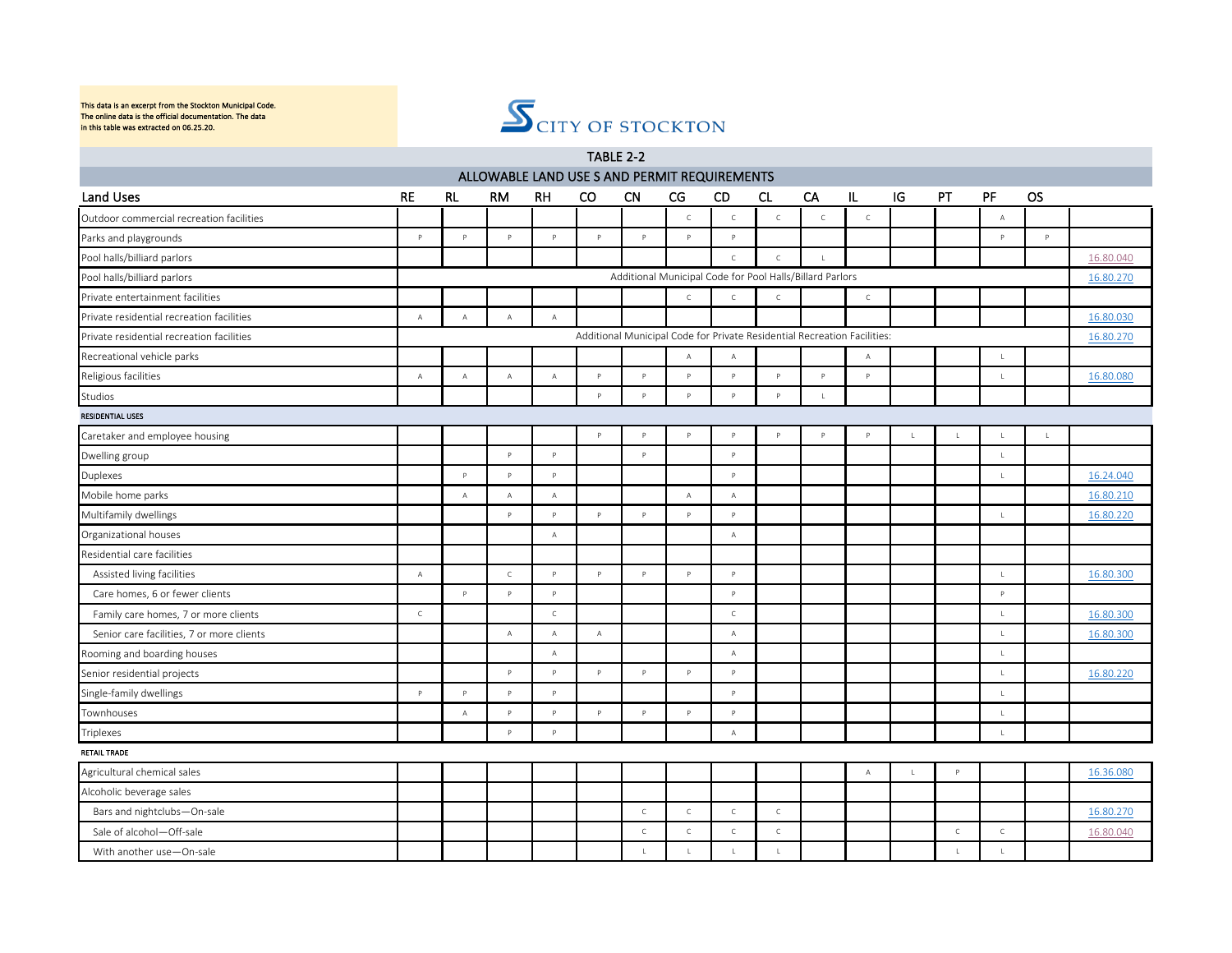

|                                              |                |                                                             |    |    | TABLE 2-2                                    |              |                |                                                             |                |              |              |              |              |              |           |           |
|----------------------------------------------|----------------|-------------------------------------------------------------|----|----|----------------------------------------------|--------------|----------------|-------------------------------------------------------------|----------------|--------------|--------------|--------------|--------------|--------------|-----------|-----------|
|                                              |                |                                                             |    |    | ALLOWABLE LAND USE S AND PERMIT REQUIREMENTS |              |                |                                                             |                |              |              |              |              |              |           |           |
| Land Uses                                    | <b>RE</b>      | <b>RL</b>                                                   | RM | RH | CO                                           | <b>CN</b>    | CG             | <b>CD</b>                                                   | <b>CL</b>      | CA           | IL.          | IG           | PT           | PF           | <b>OS</b> |           |
| Artisan shops                                |                |                                                             |    |    | $\mathsf{P}$                                 | P            | $\mathsf{P}$   | $\mathsf{P}$                                                | $\mathsf{P}$   | $\mathbf{I}$ | $\mathsf{P}$ |              |              |              |           |           |
| Auto and vehicle sales-New                   |                |                                                             |    |    |                                              |              |                |                                                             |                | P            |              |              |              |              |           | 16.24.120 |
| Auto and vehicle sales-New                   |                |                                                             |    |    |                                              |              |                | Additional Municipal Code for Auto and Vehicle Sales - New  |                |              |              |              |              |              |           | 16.80.070 |
| Auto and vehicle sales-New                   |                |                                                             |    |    |                                              |              |                | Additional Municipal Code for Auto and Vehicle Sales - New  |                |              |              |              |              |              |           | 16.80.330 |
| Auto and vehicle sales-Used                  |                |                                                             |    |    |                                              |              | $\mathbf{L}$   |                                                             |                | $\mathbb A$  | $\mathbf{I}$ |              |              |              |           | 16.24.120 |
| Auto and vehicle sales-Used                  |                |                                                             |    |    |                                              |              |                | Additional Municipal Code for Auto and Vehicle Sales - Used |                |              |              |              |              |              |           | 16.80.070 |
| Auto and vehicle sales-Used                  |                | Additional Municipal Code for Auto and Vehicle Sales - Used |    |    |                                              |              |                |                                                             |                |              |              |              |              |              |           | 16.80.330 |
| Auto and vehicle leasing/rental              |                |                                                             |    |    |                                              |              | $\mathbb A$    | $\mathbf{I}$                                                |                | $\mathbb A$  | $\mathsf{L}$ |              |              |              |           | 16.80.070 |
| Auto parts sales                             |                |                                                             |    |    |                                              | P            | $\mathsf{P}$   | $\mathsf{P}$                                                | $\mathsf{P}$   | $\mathsf A$  |              |              |              |              |           |           |
| <b>Building material stores</b>              |                |                                                             |    |    |                                              | А            | $\mathsf{P}$   | $\mathsf{L}$                                                | P              |              | $\mathsf{P}$ |              |              |              |           | 16.80.330 |
| Construction, farm & heavy equipment sales   |                |                                                             |    |    |                                              |              | $\mathbb A$    |                                                             |                | $\mathbb A$  | $\mathsf{P}$ | $\mathsf{P}$ | $\mathsf{P}$ |              |           | 16.80.330 |
| Convenience stores                           |                |                                                             |    |    |                                              | $\mathsf{C}$ | $\mathsf{C}$   | $\mathsf{C}$                                                | $\mathsf{C}$   |              |              |              |              |              |           | 16.80.040 |
| Convenience stores                           |                |                                                             |    |    |                                              |              |                | Additional Municipal Code for Convenience Stores            |                |              |              |              |              |              |           | 16.80.270 |
| Furniture, furnishings, and appliance stores |                |                                                             |    |    | $\mathsf C$                                  | $\mathsf{P}$ | $\mathsf{P}$   | $\mathsf{P}$                                                | P              | $\mathsf{P}$ | $\mathsf{P}$ |              |              |              |           | 16.80.330 |
| Mobile home sales                            |                |                                                             |    |    |                                              |              |                |                                                             |                | $\mathbb A$  | $\mathsf{P}$ |              |              |              |           | 16.80.330 |
| Nurseries and garden supply stores           | $\overline{A}$ |                                                             |    |    | $\mathcal{C}$                                | $\mathbb A$  | $\mathsf{P}$   | $\mathsf{P}$                                                | p              | P            | Þ            |              |              |              |           | 16.80.330 |
| Outdoor retail sales and activities          |                |                                                             |    |    |                                              |              |                | А                                                           | А              |              | $\mathbb A$  |              |              |              |           | 16.80.260 |
| Pet shops                                    |                |                                                             |    |    |                                              | P            | $\mathsf{p}$   | P                                                           | $\mathsf{P}$   |              |              |              |              |              |           |           |
| Recreational vehicle & boat sales-New/used   |                |                                                             |    |    |                                              |              |                | $\mathbf{1}$                                                |                | $\mathsf A$  | $\mathsf{L}$ |              |              |              |           | 16.80.330 |
| Restaurants                                  |                |                                                             |    |    | $\mathsf{P}$                                 | P            | $\mathsf{P}$   | $\mathsf{P}$                                                | $\mathsf{P}$   | $\mathsf{P}$ |              |              | $\mathsf{P}$ |              |           | 16.80.250 |
| Retail stores                                |                |                                                             |    |    | $\mathsf{P}$                                 | $\mathsf{P}$ | $\mathsf{P}$   | $\mathsf{P}$                                                | $\mathsf{P}$   | $\mathsf{P}$ | $\mathsf{P}$ |              | $\mathsf P$  |              |           | 16.80.330 |
| Secondhand stores/pawn shops                 |                |                                                             |    |    |                                              |              | $\overline{A}$ | $\overline{A}$                                              | $\overline{A}$ |              |              |              |              |              |           |           |
| Shopping centers                             |                |                                                             |    |    |                                              |              |                |                                                             |                |              |              |              |              |              |           |           |
| Neighborhood                                 |                |                                                             |    |    |                                              |              | $\mathsf{p}$   | $\mathsf{P}$                                                |                |              |              |              |              |              |           | 16.80.330 |
| Community                                    |                |                                                             |    |    |                                              |              | $\mathsf{P}$   | $\mathsf{P}$                                                |                |              |              |              |              |              |           | 16.80.330 |
| Regional                                     |                |                                                             |    |    |                                              |              |                | $\mathsf{P}$                                                | p              |              |              |              |              |              |           | 16.80.330 |
| Warehouse retail stores                      |                |                                                             |    |    |                                              |              | $\,$ C         | $\mathsf C$                                                 | $\mathsf{C}$   |              |              |              |              |              |           | 16.80.330 |
| <b>SERVICES</b>                              |                |                                                             |    |    |                                              |              |                |                                                             |                |              |              |              |              |              |           |           |
| Adult day care facilities                    |                |                                                             |    |    | P                                            | P            | $\mathsf{P}$   | $\mathsf{P}$                                                | $\mathsf{P}$   |              |              |              | $\Delta$     | $\mathbf{I}$ |           |           |
| Animal services                              |                |                                                             |    |    |                                              |              |                |                                                             |                |              |              |              |              |              |           |           |
| Kennel and boarding facilities               | $\overline{A}$ |                                                             |    |    | $\overline{A}$                               |              |                |                                                             |                |              | $\mathsf{A}$ | А            |              |              |           |           |
| Pet grooming                                 | $\overline{A}$ |                                                             |    |    | $\mathsf{A}$                                 | P            | $\mathsf{P}$   | $\mathsf{P}$                                                | $\mathsf{P}$   | $\mathsf{L}$ |              |              |              |              |           |           |
| Training facilities                          | $\overline{A}$ |                                                             |    |    | $\mathbb A$                                  |              | $\mathbf{1}$   | $\perp$                                                     |                | $\mathbf{L}$ | $\mathbf{L}$ | $\mathbf{I}$ |              |              |           |           |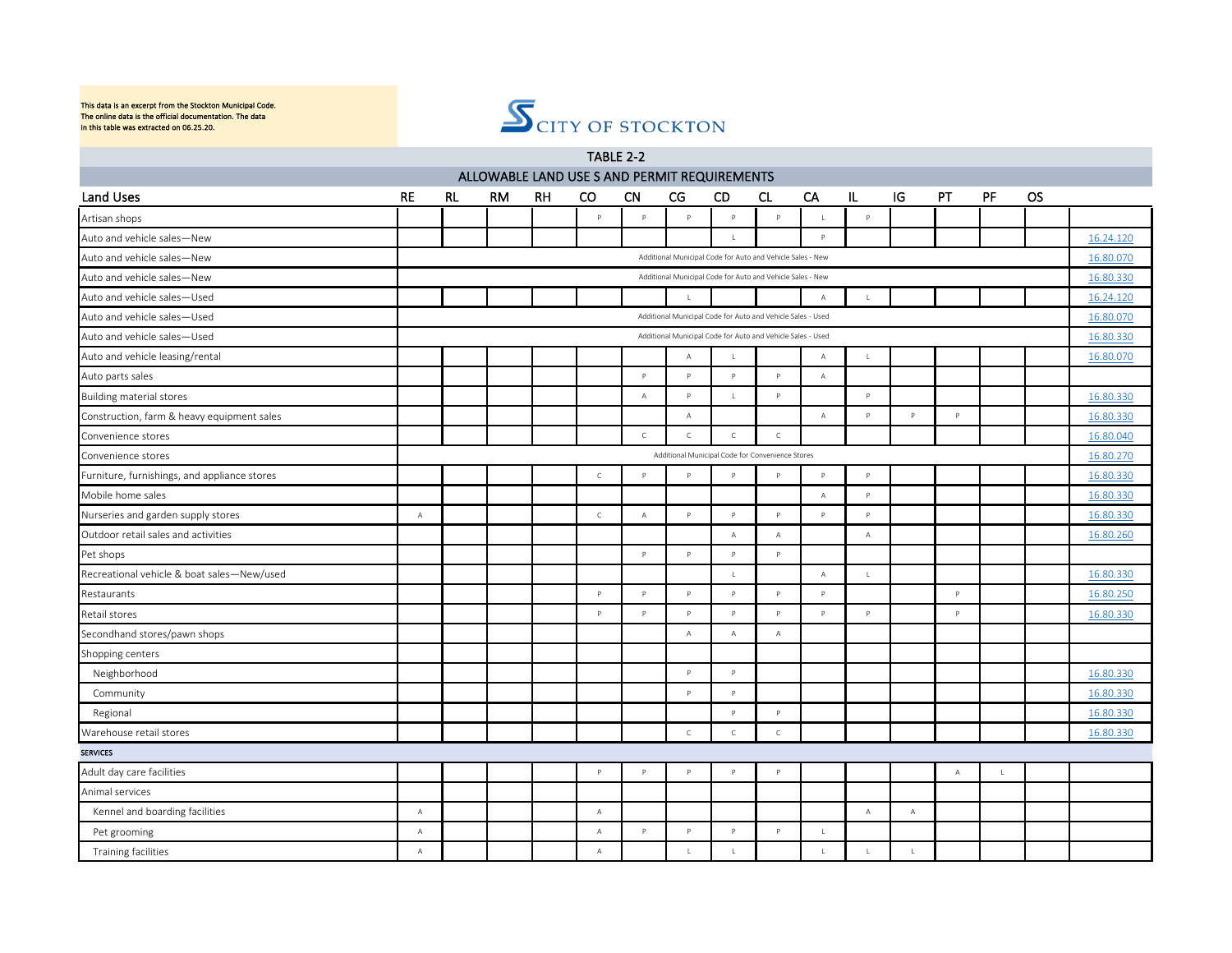

|                                         |                |              |              |                | TABLE 2-2                                    |              |              |                                                |              |              |                |              |              |              |              |           |
|-----------------------------------------|----------------|--------------|--------------|----------------|----------------------------------------------|--------------|--------------|------------------------------------------------|--------------|--------------|----------------|--------------|--------------|--------------|--------------|-----------|
|                                         |                |              |              |                | ALLOWABLE LAND USE S AND PERMIT REQUIREMENTS |              |              |                                                |              |              |                |              |              |              |              |           |
| Land Uses                               | <b>RE</b>      | <b>RL</b>    | <b>RM</b>    | <b>RH</b>      | <sub>co</sub>                                | <b>CN</b>    | CG           | <b>CD</b>                                      | CL           | CA           | IL             | IG           | PT           | PF           | <b>OS</b>    |           |
| Veterinary clinics and animal hospitals | $\mathbb A$    |              |              |                | $\mathbb A$                                  | $\mathsf C$  | $\mathsf{P}$ | $\mathsf{P}$                                   | $\mathsf{P}$ | P.           | $\mathsf{p}$   |              |              |              |              | 16.80.370 |
| Auto/vehicle services                   |                |              |              |                |                                              |              |              |                                                |              |              |                |              |              |              |              |           |
| Car washes                              |                |              |              |                |                                              |              | $\mathbb A$  | $\mathsf A$                                    | $\mathsf{A}$ | P            | $\mathsf A$    |              | P            |              |              |           |
| Fueling stations                        |                |              |              |                |                                              | $\mathbb A$  | $\mathsf{L}$ | $\mathbf{L}$                                   | L.           | <b>P</b>     | $\mathsf{L}$   |              | $\mathbf{D}$ |              |              | 16.80.320 |
| Fueling stations                        |                |              |              |                |                                              |              |              | Additional Municipal Code for Fueling Stations |              |              |                |              |              |              |              | 16.80.340 |
| Inoperable vehicle storage              |                |              |              |                |                                              |              |              |                                                |              |              | $\mathsf{L}$   | $\mathsf{L}$ |              |              |              |           |
| Maintenance/minor repair                |                |              |              |                |                                              | $\mathbb A$  | $\,$ P $\,$  | $\mathsf{P}$                                   | $\mathsf{P}$ | $\mathsf{P}$ | $\mathsf{P}$   | $\mathsf{P}$ | $\mathsf{P}$ |              |              | 16.80.320 |
| Major repair/body work                  |                |              |              |                |                                              |              |              |                                                |              | P            | P              | P            | $\mathsf{P}$ |              |              | 16.80.340 |
| Parking facilities                      |                | $\mathsf C$  | $\mathsf C$  | $\mathsf{C}$   | $\mathbb A$                                  | $\mathbb A$  | P            | $\mathsf{P}$                                   | P            | P            | P              |              | $\mathsf{P}$ | $\mathsf{L}$ |              | 16.64.080 |
| Vehicle storage                         |                |              |              |                |                                              |              |              | $\mathsf{L}$                                   |              | P            | P              | $\mathsf{P}$ | $\mathsf{P}$ | $\mathsf{P}$ | $\mathsf L$  |           |
| Cannabis retailer storefront            |                |              |              |                | $\mathsf{C}$                                 | $\mathsf{C}$ | $\mathsf C$  | $\mathsf C$                                    | $\mathsf{C}$ |              | $\mathsf C$    | $\mathsf{C}$ |              |              |              | 16.80.195 |
| Child care facilities                   |                |              |              |                |                                              |              |              |                                                |              |              |                |              |              |              |              |           |
| Child care centers                      | $\mathsf C$    | $\mathsf{C}$ | $\mathsf C$  | $\mathsf{C}^-$ | P                                            | P            | $\mathsf{P}$ | $\mathsf{P}$                                   | P            | P.           |                |              | P.           | P            |              | 16.80.100 |
| Large family child care homes           | $\overline{A}$ | $\mathbb A$  | $\mathbb A$  | $\mathsf A$    | $\mathbb A$                                  | $\mathbb A$  | $\mathbb A$  | $\mathbb A$                                    |              |              |                |              |              | $\mathbb A$  |              | 16.80.100 |
| Small family child care homes           | P.             | $\mathsf{P}$ | P            | P              | P.                                           | P            | $\mathsf{P}$ | P                                              |              |              |                |              |              | P            |              |           |
| Equipment rental                        |                |              |              |                |                                              |              |              | $\mathsf{L}$                                   | P            | $\mathbb A$  | P              |              | P            |              |              |           |
| Funeral facilities and services         |                |              |              |                |                                              |              |              |                                                |              |              |                |              |              |              |              |           |
| Cemeteries                              |                | $\mathsf C$  | $\mathsf C$  | $\mathsf C$    | $\mathsf C$                                  |              | $\mathsf{C}$ | $\mathsf C$                                    |              | $\mathsf C$  | $\mathsf{C}$   | $\mathsf C$  |              | $\mathsf C$  | $\mathsf{C}$ |           |
| Mortuaries                              |                |              |              |                |                                              |              | $\mathsf{C}$ | $\mathsf C$                                    |              | $\mathsf{C}$ | $\overline{A}$ | $\mathbb A$  |              | $\mathsf A$  |              |           |
| Funeral homes                           |                |              |              |                | $\mathbb A$                                  | $\mathbb A$  | $\mathbb A$  | $\mathbb A$                                    |              | $\mathbb A$  |                |              |              |              |              |           |
| Health/fitness facilities               |                |              |              |                |                                              | P            | $\mathsf{P}$ | $\mathsf{P}$                                   | P            | $\mathsf L$  |                |              |              |              |              |           |
| Lodging facilities                      |                |              |              |                |                                              |              |              |                                                |              |              |                |              |              |              |              |           |
| Bed and breakfast                       |                | $\mathsf{C}$ | $\mathsf C$  | $\mathsf C$    | P                                            | $\mathsf{P}$ | Þ            | $\mathsf{P}$                                   |              |              |                |              |              | $\mathsf A$  |              | 16.80.090 |
| Extended-stay facilities                |                |              |              |                |                                              |              | P            | $\mathsf{p}$                                   | $\mathsf{P}$ |              |                |              |              |              |              |           |
| Single room occupancy facilities (SROs) |                |              |              |                |                                              |              | $\mathbb A$  | $\mathbb A$                                    |              |              |                |              |              |              |              |           |
| Hotels and motels                       |                |              |              |                | P                                            |              | $\mathsf{P}$ | $\mathsf{p}$                                   | $\mathsf{P}$ |              |                |              | $\mathsf{P}$ |              |              |           |
| Massage establishment                   |                |              |              |                |                                              |              |              |                                                |              |              |                |              |              |              |              | 16.80.190 |
| State certified                         |                |              |              |                | $\mathsf{P}$                                 | P            | $\mathsf{P}$ | P                                              | $\mathsf{P}$ |              |                |              |              |              |              |           |
| Non-certified                           |                |              |              |                |                                              | $\mathsf C$  | $\mathsf C$  | $\mathbb A$                                    | $\mathbb A$  |              |                |              |              |              |              |           |
| Medical services                        |                |              |              |                |                                              |              |              |                                                |              |              |                |              |              |              |              |           |
| Ambulance service                       |                |              |              |                | Α                                            |              | P            | P                                              | $\mathsf{P}$ | $\mathbf{L}$ | $\mathsf{P}$   |              | $\mathsf{P}$ | $\mathbf{L}$ |              |           |
| Clinics and laboratories                |                |              |              |                | P                                            | P            | P            | $\mathsf{P}$                                   | P            | $\mathsf L$  |                |              | $\mathsf{P}$ | $\mathsf{L}$ |              |           |
| Extended care                           | $\mathsf{C}$   | $\mathsf{C}$ | $\mathsf{C}$ | $\mathsf{P}$   | P                                            |              | $\mathsf{P}$ | $\mathsf{P}$                                   |              |              |                |              |              | $\mathbf{L}$ |              |           |